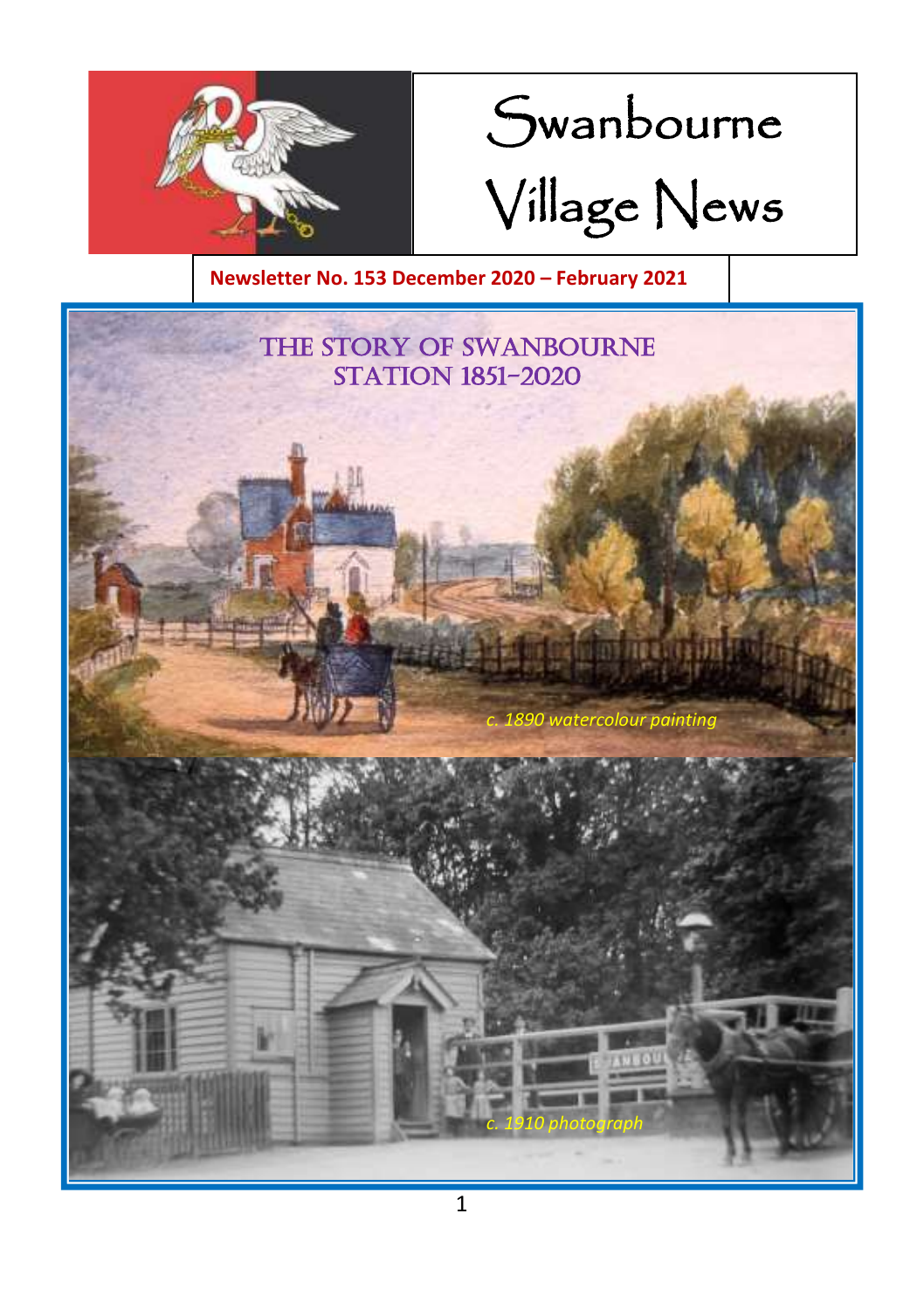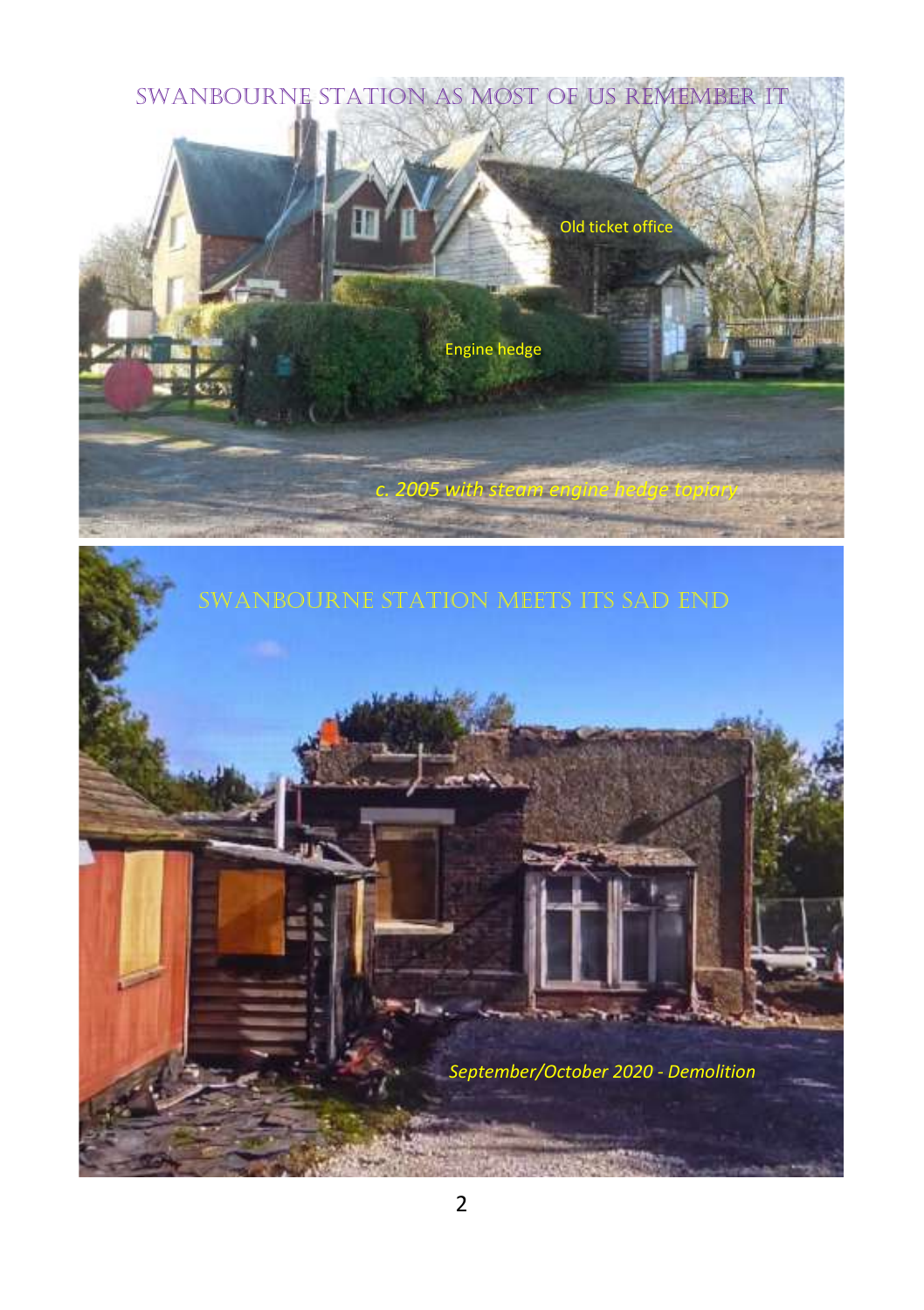Swanbourne railway line and station were built and opened by the Buckinghamshire Railway in 1850-51.

Originally intended to pass through the parish of Little Horwood, there was powerful opposition by the Dauncy family, (occupants of the original Horwood House), who succeeded in pushing it further south into the parish of Swanbourne thereby giving the line its distinct curve.

In Victorian times Swanbourne was the railhead for local coal merchants and farmers from local villages, with livestock, hay, corn and wool traffic flows and butter produced from the herd of pedigree cows kept at Horwood which was dispatched to London for Queen Victoria and her household. A daily milk train departed from Swanbourne each morning at 08.30 also with supplies brought to the station by cart from local farms. The Rothschild family would often send horses by rail to Swanbourne for a day's hunting at Whaddon Chase.

After abandoning plans to develop the Oxford to Cambridge route (known as the Varsity Line) as a freight link from the East Coast ports to South Wales, (including a marshalling yard near Swanbourne), the station was listed for closure by Beeching. Together with Winslow, the station closed down to passengers on 1 January 1968. The line itself, however, continued to be used for freight trains until 1983 when it was closed completely.

The station passed into the hands of Reginald James Waters (1915-1984), who we believe used to be the station master. The station's goods shed was used as a garden shed where he also kept a collection of railway relics. The platforms remained, and after the death of Reg in 1984, his two sons, Reginald G. and Michael M. Waters continued to live at the Station House where they trimmed the hedge surrounding the buildings into the charming form of a locomotive (photo above left).

From spring 2014, the overgrown sections have been cleared in preparation for the planned reopening of the line. Subsequently, East-West Rail acquired the property. In recent years Mick unfortunately passed away, but Reginald G. Waters continued to live there until he was re-housed in the summer of 2020. By the end of September, 2020, the station and platforms were being demolished (photo left) to clear the route ready for the new railway which is planned for operation by 2023-24, and the old track has now been lifted.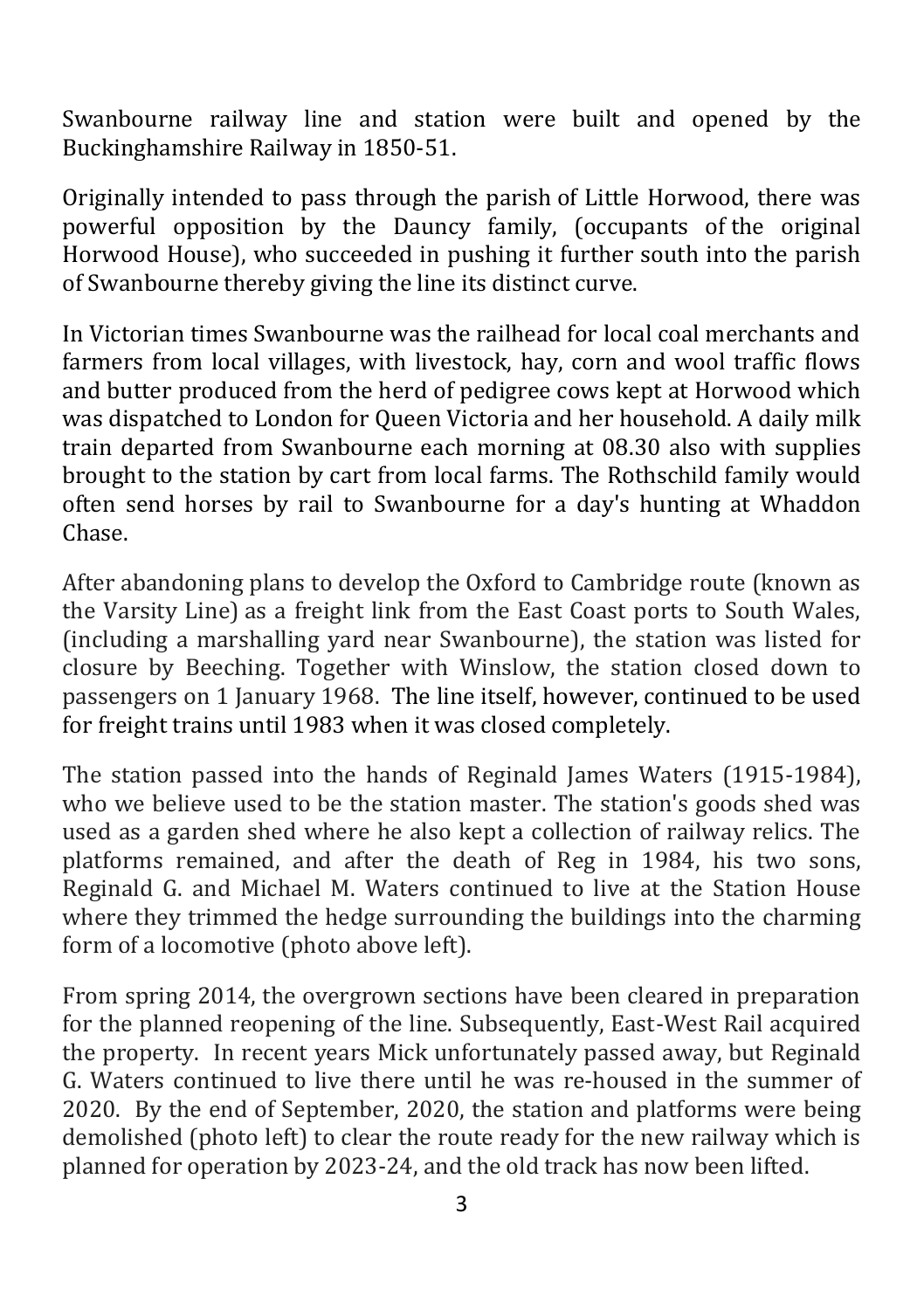## **SCA Christmas Events**

Sadly, due to Covid, we shall be unable to have our traditional Carols round the Village this year. So we are planning something different instead.

The idea is to have a series of tableaux round the village on **Monday December 21st. from 6-30pm for about an hour or so.** We would invite all the village young people to take part and we would provide costumes and props.

The 4 venues will be:

#### *The Village Hall: Mary and Gabriel, St.Swithuns: shepherds and angels, The Methodist Chapel: the 3 Wise Men Marsdens' Farmyard : the manger.*

There would be lights, carols on a loop and readings, spoken or printed, at each station. If the weather is bad, performers would be inside each venue and stewards would make sure we did not make groups that were too big.

We would invite contributions to the Florence Nightingale Hospice. We will publicise a route later and it will be possible to book slots to view the tableaux. We shall ask for offers of young people to take part through The Swanbourne Grapevine, Swanbourne Community Facebook or direct to one of us. Swanbourne will do Christmas! *For more information, please tel. Frankie Fisher on 720454 or Anne Parker on 534647*

**Remembrance Day, November 2020**

This year's ceremony had to adhere to the current covid-19 lockdown protocols. Betsy Duncan-Smith read the roll of honour. Government advice meant we were unable to formally close the road to traffic and we hoped that at least at 11am all traffic would respect the two minutes silence but unfortunately that did not prove to be the case. For more details, please see the SCA website:

[www.swanbournecommunityassociation.com](http://www.swanbournecommunityassociation.com/)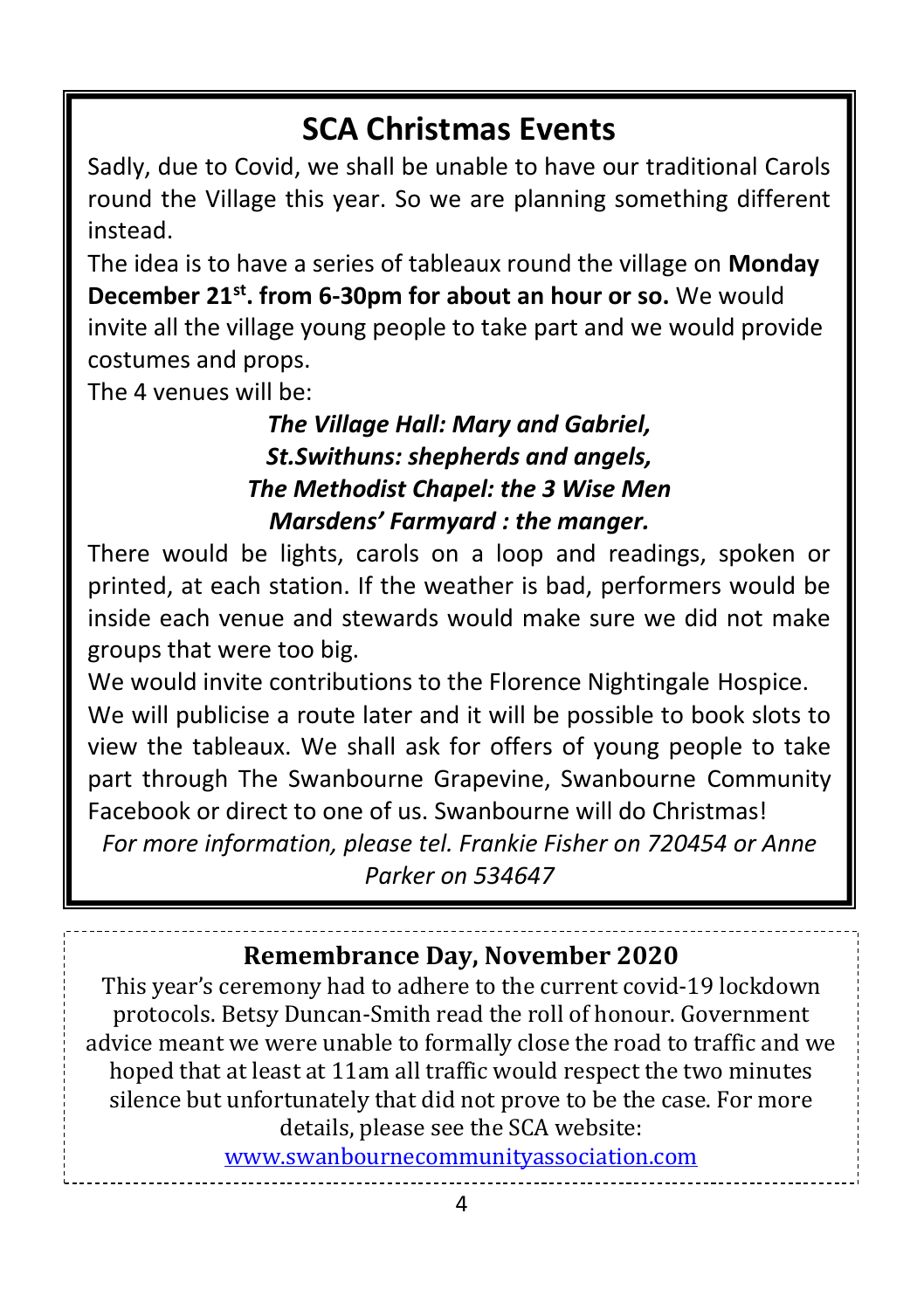#### **Parish Council Transparency**

The Parish Council website follows government transparency guidelines and contains all the Parish Council news and documentation, please refer to [www.swanbourneparishcouncil.co.uk](http://www.swanbourneparishcouncil.co.uk/)

#### **Parish Councillors**

Parish Clerk – Vanda Bennett, email [clerkswanbournepc@gmail.com](mailto:clerkswanbournepc@gmail.com) telephone enquiries to 728392 are welcome.

Parish Councillor (Chair) - Clive Rodgers, email **swanbourne13@gmail.com**. Strategic planning, liaising with SCA, maintenance overview, Newsletter (joint editor), liaison with Swanbourne Estate, websites and bank signatory.

Enquiries to the following Parish Councillors will be forwarded via the Parish Clerk - Helen Cleaveley (Traffic issues, MVAS and Speedwatch, bank signatory); Linda Sirett (Dog related issues, playing field/verge advice)*;* Steve French (Community Board meetings, local planning applications advice); Rosemary Andrew (Bus shelters, bus stops, liaison with passenger transport, joint Facebook community moderator); Deborah Barrow (Highway defect reporting to Buckinghamshire Council, litter issues, joint Facebook community moderator); Mike King (Standing orders, transparency compliance, help with Parish Council website, bank signatory).

**Parish Council Vacancy** – Steve French will be leaving the Parish Council, so there will be a casual vacancy to be filled by co-option with effect from January, 2021. Applications are welcome from anyone interested in becoming a councillor. Eligibility criteria are as follows: -

- Must be a British subject (or citizen of the Commonwealth or the European Union).
- Must be 18 years of age or over on the 'relevant date' (i.e. the day on which you are co-opted). Plus one of the following:-

a) Registered as a local government elector for the parish of Swanbourne;

b) During the last twelve months you have occupied/resided as owner or tenant, land or other premises in the parish of Swanbourne or within 3 miles of it;

c) Your place of work during twelve months has been in the parish of Swanbourne.

Do you care about Swanbourne and want to make a difference? You may be relatively new to the village, but you don't have to be a long-standing resident. If you are interested, the best way to find out what it's like to be a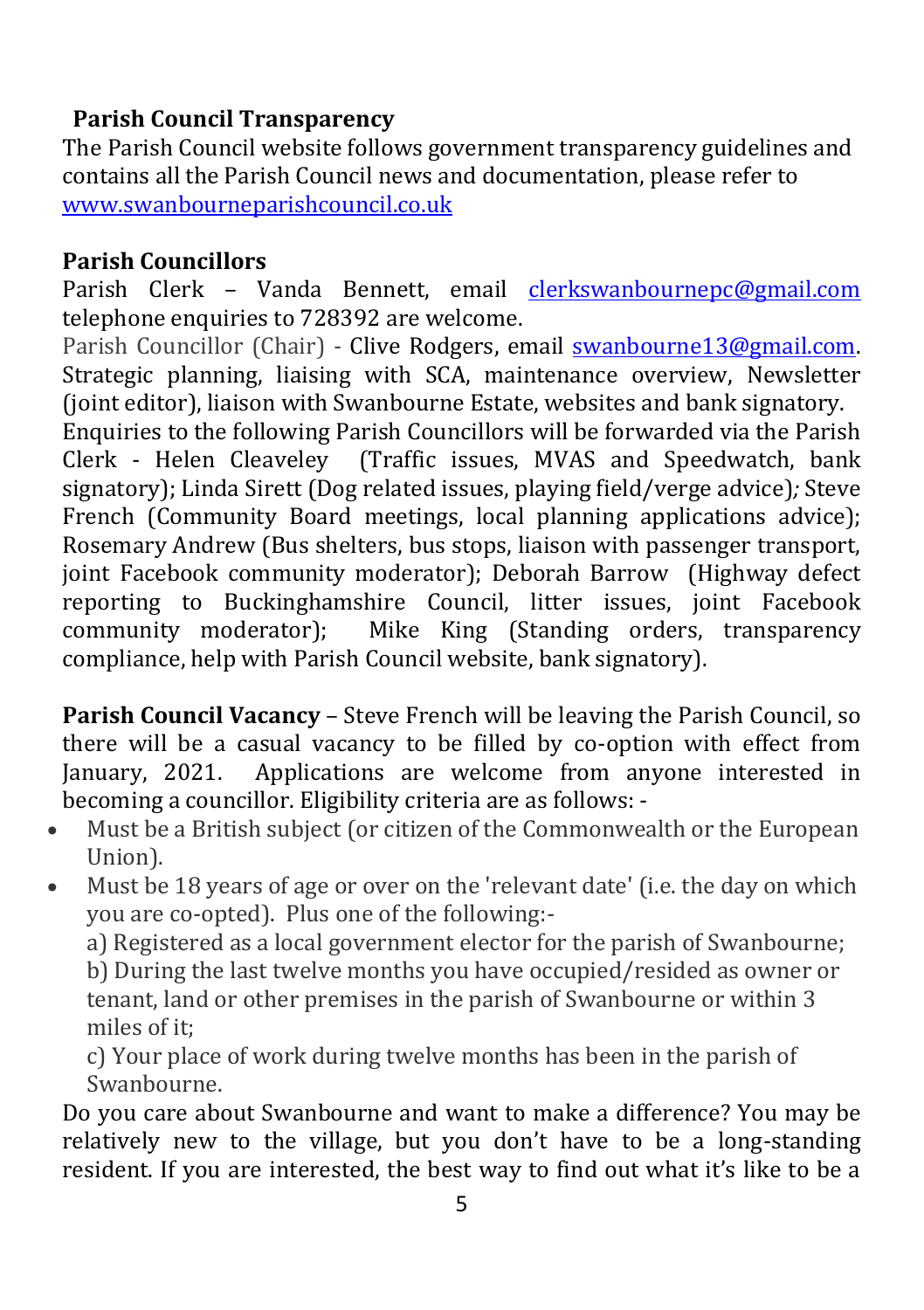Parish Councillor is to talk to an existing councillor or the Parish Clerk. To express an interest please email Vanda before Christmas.

#### **Parish Council Meeting**

The next meeting is planned for  $13<sup>th</sup>$  January, to be held remotely using the Google platform during the current crisis (details from Vanda).

#### **Medical Prescription Deliveries from Winslow Dispensary**

Due to the merger between Winslow, Whitchurch and Wing surgeries, the EMIS online system for requesting repeat prescriptions no longer works. It will be necessary to register with the new system and at the time of writing most patients will have been contacted concerning this process. If there are any queries you may email: - [3whealth.patientaccess@nhs.net](mailto:3whealth.patientaccess@nhs.net)

If you are still waiting for the new system to be set up you may telephone 713434 to request a repeat or email: - [prescriptions.norden@nhs.net](mailto:prescriptions.norden@nhs.net) listing the medication requested. Norden still maintains a patient delivery service for the over 60s in Swanbourne (except for patients who collect from Lloyds Pharmacy) which is not available if registered at Whitchurch.

#### **Grass Verge Cutting**

In October/November, Whitchurch based Lynch Garden Services did a verge cut for the whole of Swanbourne with impressive results. When a section is missed (e.g. due to cars parked) they are happy to return again to finish it off later, unlike the rather half-hearted efforts of the B.C. contractors over last summer. Lynch Garden Services specialise in verge maintenance for parish councils and serve many local villages (e.g. North Marston, Granborough, Whitchurch and Padbury), and they come to us as highly recommended. The plan for coming year is that from April they will be employed for whole village verge cutting every month from April through to November.

#### **Transport for Bucks (TfB), who are they?**

A name you may have heard of, TfB was created approx. 10 years ago and acts for Buckinghamshire Council looking after road laying and maintenance (e.g. fixing pot holes) and verges in towns and on rural roads. Prior to TfB this was done by BCC employees from the County Engineers Dept., but it turns out that TfB is actually run by employees of Ringway-Jacobs of Chelmsford and further research shows the company (founded in 2005) to be 50% owned by Ringway One Engineering of America and 50% owned by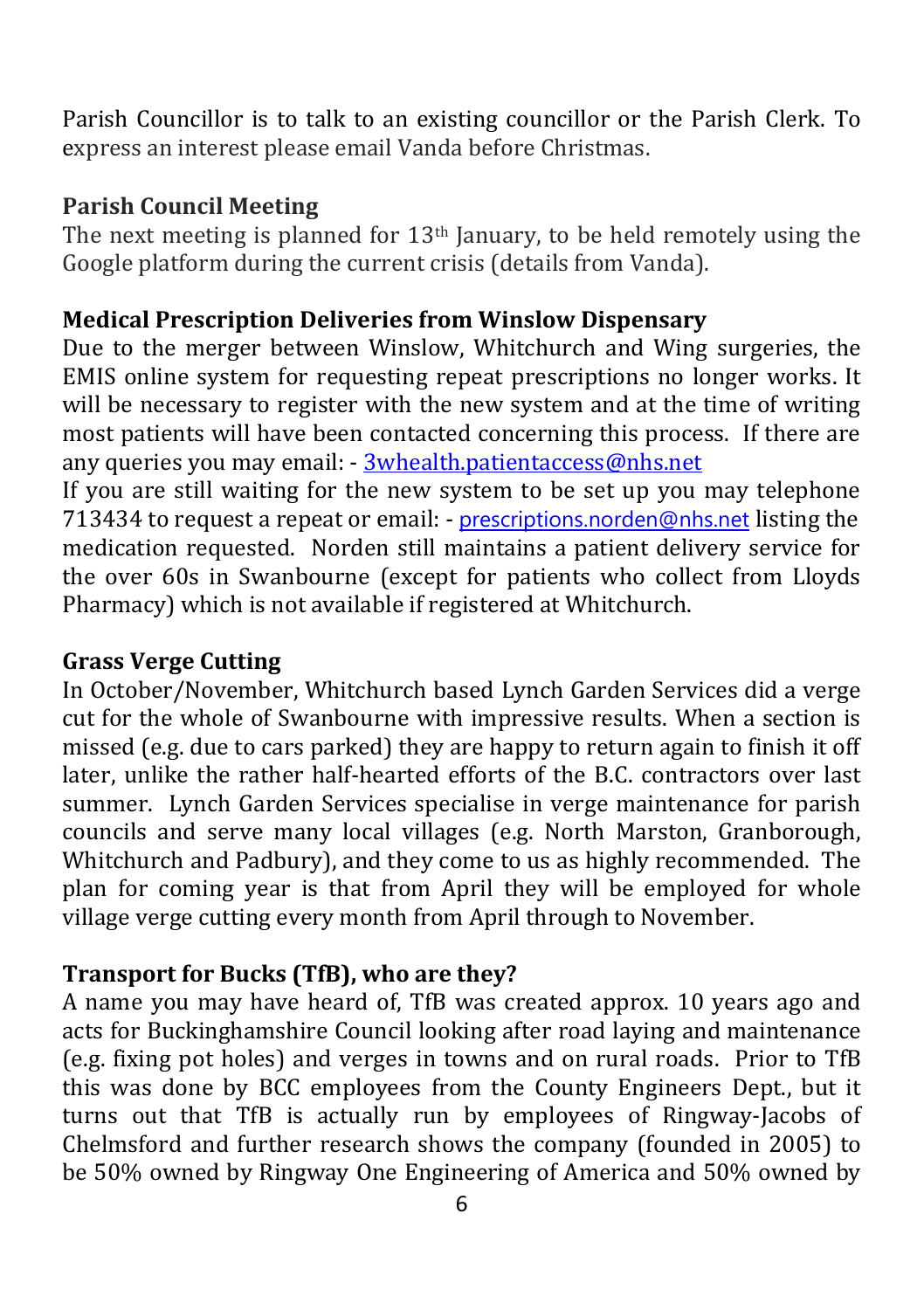Eurovia of France. Basically, it's a section of Buckinghamshire Council work the running of which is now mostly outsourced to a foreign owned private company.

#### **Village Planning News**

**20/02468/APP | Creation of menage** | Nearton End Farm MK1 0SL – *Approved for non-commercial use.*

**20/03427/APP Modifications to Glebe House** | 13 Mursley Road *– Approved.* **20/01957/APP | Erection of stable** | 3, Old Drovers View, MK17 0SL – *Approved.*

**19/B4412/DIS | Submission of details** pursuant to Condition 4 (materials) relating to Planning Permission 19/04412/APP | The Swan 15 Mursley Road – *Approved.*

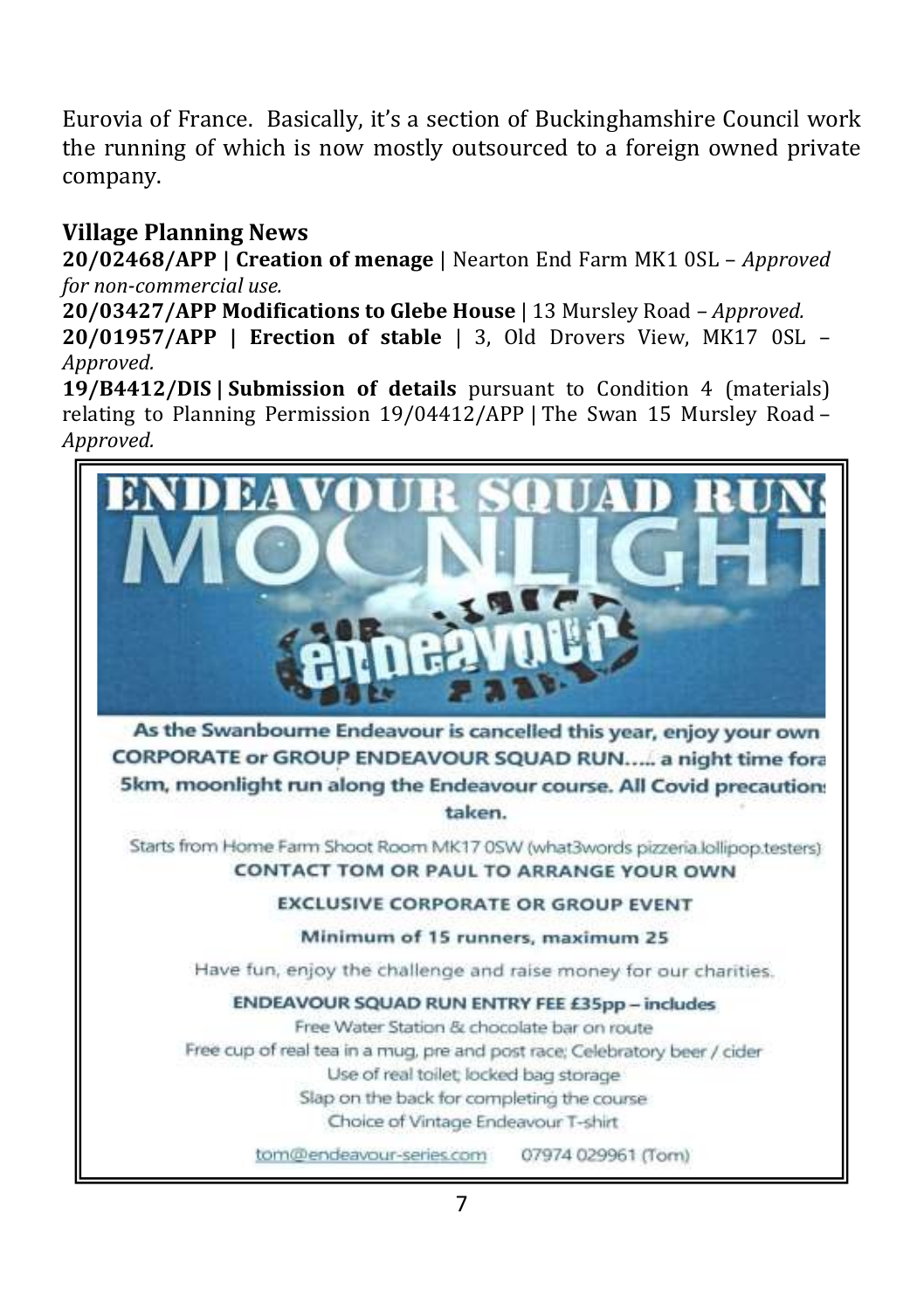#### **ACTIVITIES HELD AT THE VILLAGE HALL These are largely suspended due to Covid 19 but the general pattern (when things return back to normal) is as follows:-**

Monday am and pm – Currently available for hire. Tuesday Yoga classes – Paul Blissett daytime and evening yoga classes – Tel. 680454 for further details or email to[: paulblissett@hedgelayer.co.uk](mailto:paulblissett@hedgelayer.co.uk) Wednesday am Pilates – Tel. Phil Nuttridge Tel. 01280 817200 Pm evening preference is offered for PC and SCA meetings. Thursday am Body Sculpt - Tara Hughes 0787 2449019. Evening pm Giocoso Concert Band; Tel. David Sharp 01908 503461 or emai[l d.sharp@open.ac.uk](mailto:d.sharp@open.ac.uk) Friday am and pm - Currently available for hire.

#### **COMMUNITY WEBSITE, EMAIL & TELEPHONE CONTACTS**

**Swanbourne Village Hall –** To make a booking please contact Simone on 07582967171 and leave a message – then she will get back to you within 24 hours. The Village Hall Committee Chairman/Treasurer is now Hugo Gilbert. [hugogilbert@fir-tree.co.uk](mailto:hugogilbert@fir-tree.co.uk) Other Committee members are: Wilma Gilbert and Mo Gray.

**Swanbourne Neighbourhood and Countryside Watch**

Email [swanwatch7@gmail.com](mailto:swanwatch7@gmail.com) or tel: - Mo on 720269 or Doody on 728161. **Newsletter Editors: -** Clive and Linda Rodgers; print costs are funded by Swanbourne Parish Council. Printed by Harlequin Press. Each edition of the Newsletter covers three months.

**Village information via email circulation** *-* Newer village residents may like to know that information is regularly circulated by email by Peter Hampton. If you are new to the village you may be interested in adding your name to the list. Notices should be forwarded to Peter at the following email address:- [swanbournemail@gmail.com](mailto:swanbournemail@gmail.com)

**Swanbourne Community Association** – Tel. Frankie Fisher (Chair) on 720454 Website: [-www.swanbournecommunityassociation.com](http://www.swanbournecommunityassociation.com/)

**Swanbourne Facebook Village Community Group: -** Administrators: Cllr. Rosemary Andrew and Cllr. Deborah Barrow.

<https://www.facebook.com/groups/443602106260000/> **Swanbourne Estate**- The Estate Manager is Tom Finchett. Tel. 01296-

720256 email[: office@swanbourneestate.co.uk](mailto:office@swanbourneestate.co.uk)

**Swanbourne History Group** – Tel. Ken Harris (Chair) on 720454, email [ken.kelston1@gmail.com](mailto:ken.kelston1@gmail.com) Website:- [www.swanbournehistory.co.uk](http://www.swanbournehistory.co.uk/)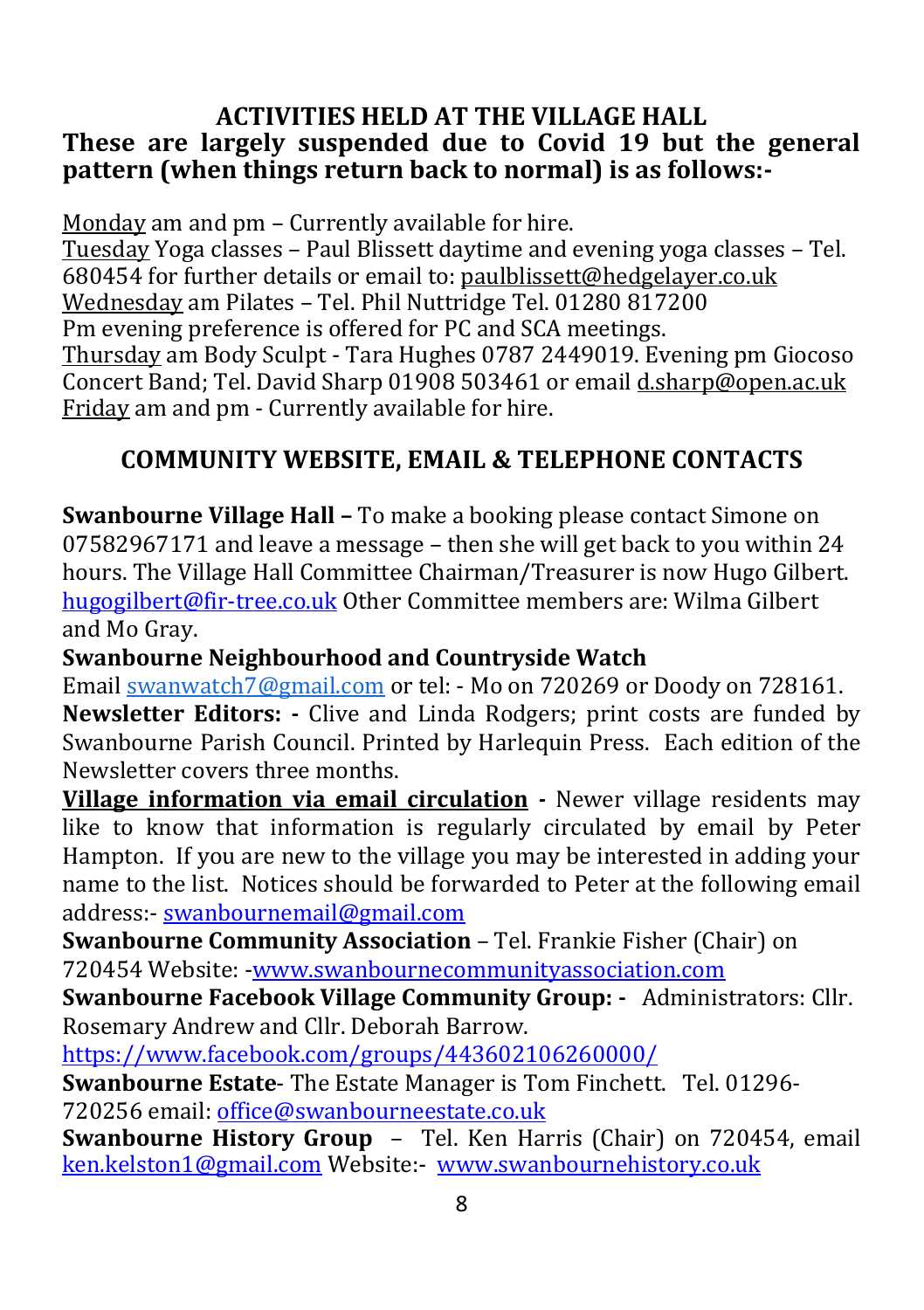**The Shop –** Jan and Magda Bos Tel.720288 Website:-

<https://www.facebook.com/SwanbourneStores/>

**Betsey Wynne Pub -** [www.thebetseywynne.co.uk](http://www.thebetseywynne.co.uk/) Tel. 720825.

**Swanbourne Parish Council** – Parish Clerk (Vanda Bennett) Tel. 728392. Website: [www.swanbourneparishcouncil.co.uk](http://www.swanbourneparishcouncil.co.uk/)

**Play Out Swanbourne** - Ellie Markland Tel. 720454, Website: [www.facebook.com/playoutswanbourne](http://www.facebook.com/playoutswanbourne)

**Playing Field Committee –** Vanda Bennett Tel. 728392.

**Winslow Community Bus** - Tel. 01296 715786. Normally, you can get the Community Bus in Winslow any Friday or Saturday morning at 9.15am to get to Aylesbury for just after 10 o'clock – dropping off by Sainsbury's or the bus station, then return 12.15pm depart from bus station (+ High St pick up on a Friday). All for free with a bus pass. **However, please note that this service was suspended due to Covid 19 and at the time of writing is still inoperative.**

#### **DIARY DATES**

**Due to the Covid 19 pandemic it will not be possible to hold the usual Christmas and New Year social events this year. Any other events which do seem possible will be notified via the village email system.**

**Swanbourne artist Martyn Burdon's portrait of Lenny Henry** The BP Portrait Award Exhibition has now opened to the public at the Aberdeen Art Gallery. The exhibition is open now and due to continue until January 24<sup>th</sup> which includes Martyn's work. Here is the link to the exhibition.

[https://www.aberdeencity.gov.uk/AAGM/whats-aberdeen-art-](https://www.aberdeencity.gov.uk/AAGM/whats-aberdeen-art-galleries-and-museums/bp-portrait-award-2020)

[galleries-and-museums/bp-portrait-award-2020](https://www.aberdeencity.gov.uk/AAGM/whats-aberdeen-art-galleries-and-museums/bp-portrait-award-2020)

Here is a link to Martyn's website: - [www.martynburdon.com](http://www.martynburdon.com/)

### **Avey Lane – yet more fly tipping!**

We have installed a barrier and bollard on Avey Lane. Sadly, this has become a necessity due to the amount of unauthorised traffic and again fly tipping down Avey Lane. If people drive to the lane to walk, please do not park in front of the access. You can still enjoy the permissive route albeit that the lane is very wet and muddy.  $\mathcal{T}_{\text{cm}}$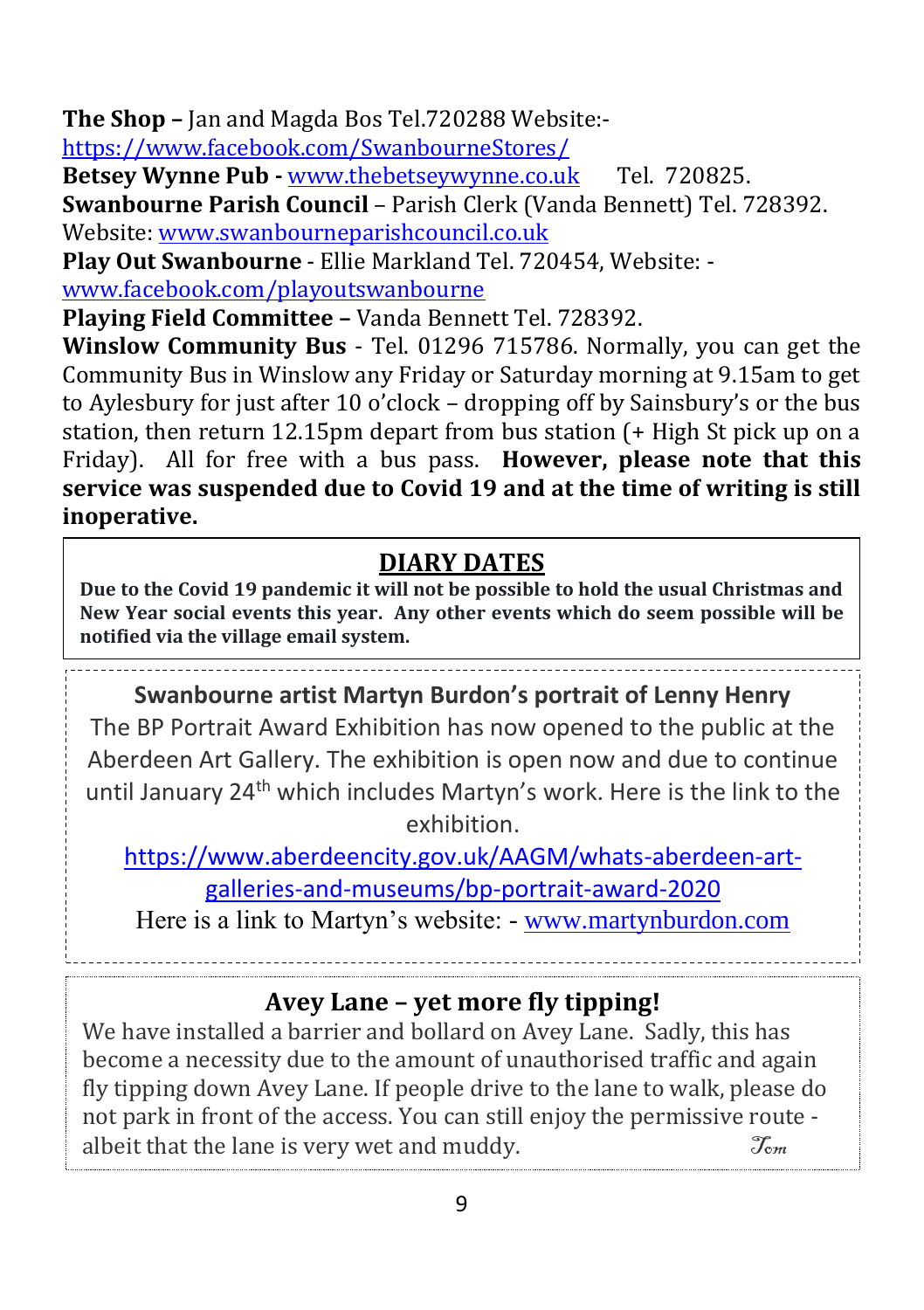### **SWANBOURNE'S WINTER REFUSE COLLECTION DATES**

| Date                    | <b>Food waste</b>               | <b>Recycling Bin</b>                       | Waste Bin                       | Garden waste      |
|-------------------------|---------------------------------|--------------------------------------------|---------------------------------|-------------------|
| Tuesday Nov 24          |                                 | <b>COLLECTION COLLECTION</b> No Collection |                                 | <b>COLLECTION</b> |
| Tuesday Dec 01          | <b>COLLECTION</b> No Collection |                                            | <b>COLLECTION</b>               | No Collection     |
| Tuesday Dec 08          |                                 | <b>COLLECTION COLLECTION</b> No Collection |                                 | No Collection     |
| Tuesday Dec 15          | <b>COLLECTION</b> No Collection |                                            | <b>COLLECTION</b>               | No Collection     |
| <b>Tuesday Dec 22</b>   |                                 | <b>COLLECTION COLLECTION</b> No Collection |                                 | No Collection     |
| <b>Thursday Dec 31</b>  | <b>COLLECTION</b> No Collection |                                            | <b>COLLECTION</b> No Collection |                   |
| Thursday Jan 07         |                                 | <b>COLLECTION COLLECTION</b> No Collection |                                 | No Collection     |
| <b>Wednesday Jan 13</b> | <b>COLLECTION</b> No Collection |                                            | <b>COLLECTION</b>               | No Collection     |
| Tuesday Jan 19          |                                 | <b>COLLECTION COLLECTION</b> No Collection |                                 | No Collection     |
| Tuesday Jan 26          | <b>COLLECTION</b> No Collection |                                            | <b>COLLECTION</b>               | No Collection     |
| Tuesday Feb 02          |                                 | <b>COLLECTION COLLECTION</b> No Collection |                                 | <b>COLLECTION</b> |
| Tuesday Feb 09          | <b>COLLECTION</b> No Collection |                                            | <b>COLLECTION</b> No Collection |                   |
| Tuesday Feb 15          |                                 | <b>COLLECTION COLLECTION</b> No Collection |                                 | <b>COLLECTION</b> |

#### **NEWSPAPER & MAGAZINE DELIVERIES**

Get newspapers and/or magazines delivered very early in the morning to your home anywhere in Swanbourne! Wedelivernews.com ltd. is based at 52, High St., Winslow. If you wish to go on their delivery list, phone or text Sue on 07834902196 or email info@wedelivernews.com

## **Swanbourne Winter Fun**

The SCA have ordered copies of a Winter Fun booklet for every family with young people in the village. This booklet, produced by Active Leaders, contains activities, games, ideas and recipes (for all ages really), to take you through the dark days before and after Christmas. After they arrive, we will alert you on The Grapevine and Swanbourne Community Facebook and we shall deliver them over the following days. Have fun! *Frankie*

**Playing Field** – At the time of writing the tennis court is out of bounds during the lockdown. We await government guidance regarding post lockdown arrangements. Social distancing and sanitiser are essential for any visits to the playground area. *Many thanks*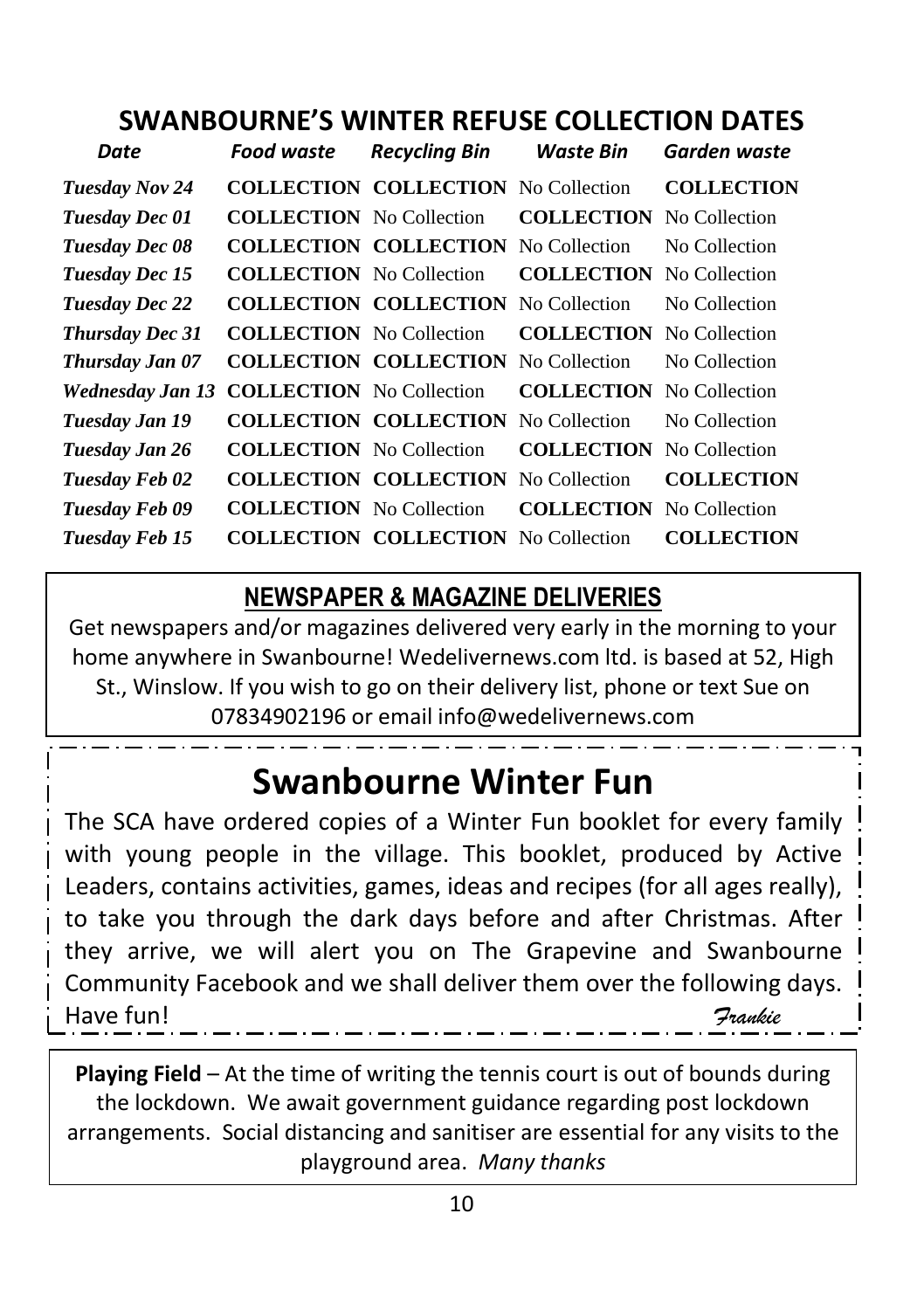# \*\* \* Merry Christmas, and Happy New Year \*\* \*\*

Hello Swanbourne, and farewell 2020. This has been the most odd and difficult year in so many different ways – for us all individually as well as for the big wide world. I really hope that you are doing ok.

There are always good things though, and a big one for me is simply living where we do. We have our footpaths, fields and creatures, we have our fresh air and big skies, we have all the delicious smells, we have local veg, juice and honey (and gin for you human folk too), we help each other, and we have our community. We also have our very own Pebble Fairy (I got a pebble with a dog just like me on it  $\circledcirc$ ), displayed pumpkins and Halloween decorations galore, and had a special and dignified Remembrance Ceremony. I know that there are more village plans in place for Christmas and into 2021.

Did you go to The Betsey over the summer? I did; it felt so safe and welcoming, and the dog treats were as delicious as ever. I have been a bit puzzled by having to walk past without going in (though I still try and pull Ma that way, just in case).

I've been lucky and had my Ma and the siblings around me. I love it, though it can be a bit confusing knowing which hug to choose, and even though I always try to be part of the scrum around the cold-cupboard-with-a-light-in-it-thatalways-smells-scrumptious at human food times, I never seem to be welcome ;) We have only seen Ma's older folk once since March. We miss them. I know this makes Ma very sad. I am sure that you will know that feeling too.

Ma says we need to look forward though, and to keep on making the best of everything that we do have. It won't mean that the sad or difficult goes away, but it will mean that we can make more of every day. I keep on trying to reassure Ma that things will change and be better again, and I promise you that too; they will.

In the meantime, I can recommend playing, with a ball if you have one, and loving and wagging (as best you can; I know it is easier for a dog), helping people and looking after ourselves and each other – these things make for the best of days.